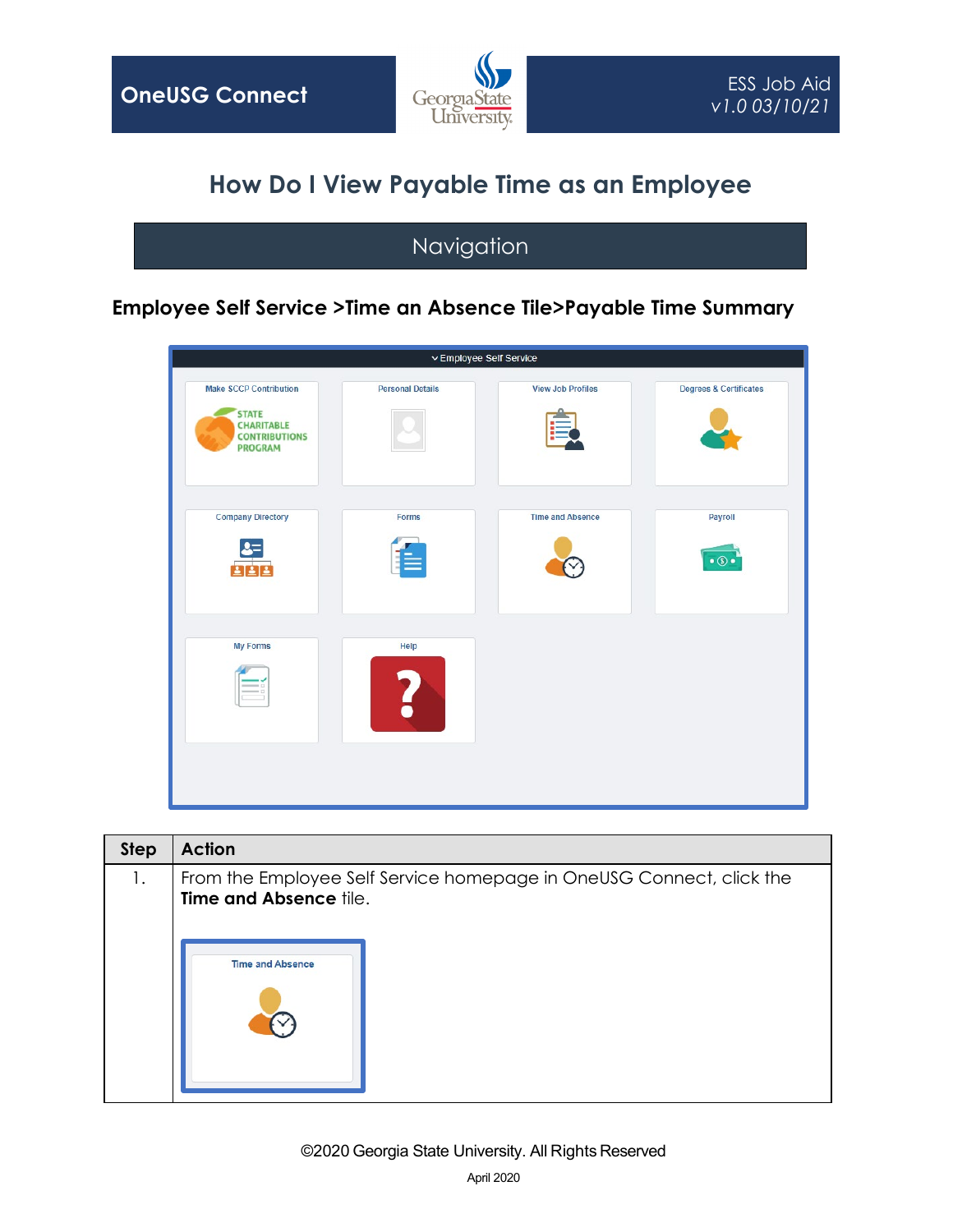



| <b>Step</b> | <b>Action</b>                                                                                |                            |                        |                                                                                                                                                          |  |  |  |  |
|-------------|----------------------------------------------------------------------------------------------|----------------------------|------------------------|----------------------------------------------------------------------------------------------------------------------------------------------------------|--|--|--|--|
| 2.          | The Time page is displayed.                                                                  |                            |                        |                                                                                                                                                          |  |  |  |  |
|             | Click the Payable Time Summary tile to view a summary of your payable<br>time.               |                            |                        |                                                                                                                                                          |  |  |  |  |
|             | <b>Payable Time</b>                                                                          |                            |                        |                                                                                                                                                          |  |  |  |  |
|             | Last Pay Period 01/24/21 - 02/06/21                                                          |                            |                        |                                                                                                                                                          |  |  |  |  |
|             |                                                                                              | <b>Total Hours 0 Hours</b> |                        |                                                                                                                                                          |  |  |  |  |
|             |                                                                                              | <b>Estimated Gross 0</b>   |                        |                                                                                                                                                          |  |  |  |  |
| 3.          | Your Payable Time is listed by the Time Reporting Code, including the total for<br>the week. |                            |                        |                                                                                                                                                          |  |  |  |  |
|             | $\overline{\omega}$ :<br>Payable Time<br>$\leq$ Time<br>⊘<br>01/10/2021 - 01/23/2021<br>×    |                            |                        |                                                                                                                                                          |  |  |  |  |
|             | <b>Payable Time Summary</b><br>Detail<br>Summary                                             |                            |                        |                                                                                                                                                          |  |  |  |  |
|             | <b>Time Reporting Code</b>                                                                   | <b>Quantity (Hours)</b>    | <b>Estimated Gross</b> |                                                                                                                                                          |  |  |  |  |
|             | <b>Holiday Non-Exempt</b>                                                                    | 8.00                       | \$129.46 USD           |                                                                                                                                                          |  |  |  |  |
|             | <b>Meal Break</b>                                                                            | 6.00                       | <b>USD</b>             |                                                                                                                                                          |  |  |  |  |
|             | Regular                                                                                      | 62.90                      | \$1017.89 USD          |                                                                                                                                                          |  |  |  |  |
|             | Sick                                                                                         | 8.00                       | \$129.46               |                                                                                                                                                          |  |  |  |  |
|             | <b>Total</b>                                                                                 | 84.90                      | \$1276.81 USD          |                                                                                                                                                          |  |  |  |  |
|             |                                                                                              |                            |                        |                                                                                                                                                          |  |  |  |  |
|             |                                                                                              |                            |                        | Use the Previous Week or Next Week links to navigate to different weeks.<br>You can also enter or use the Calendar icon to select a different Start Date |  |  |  |  |